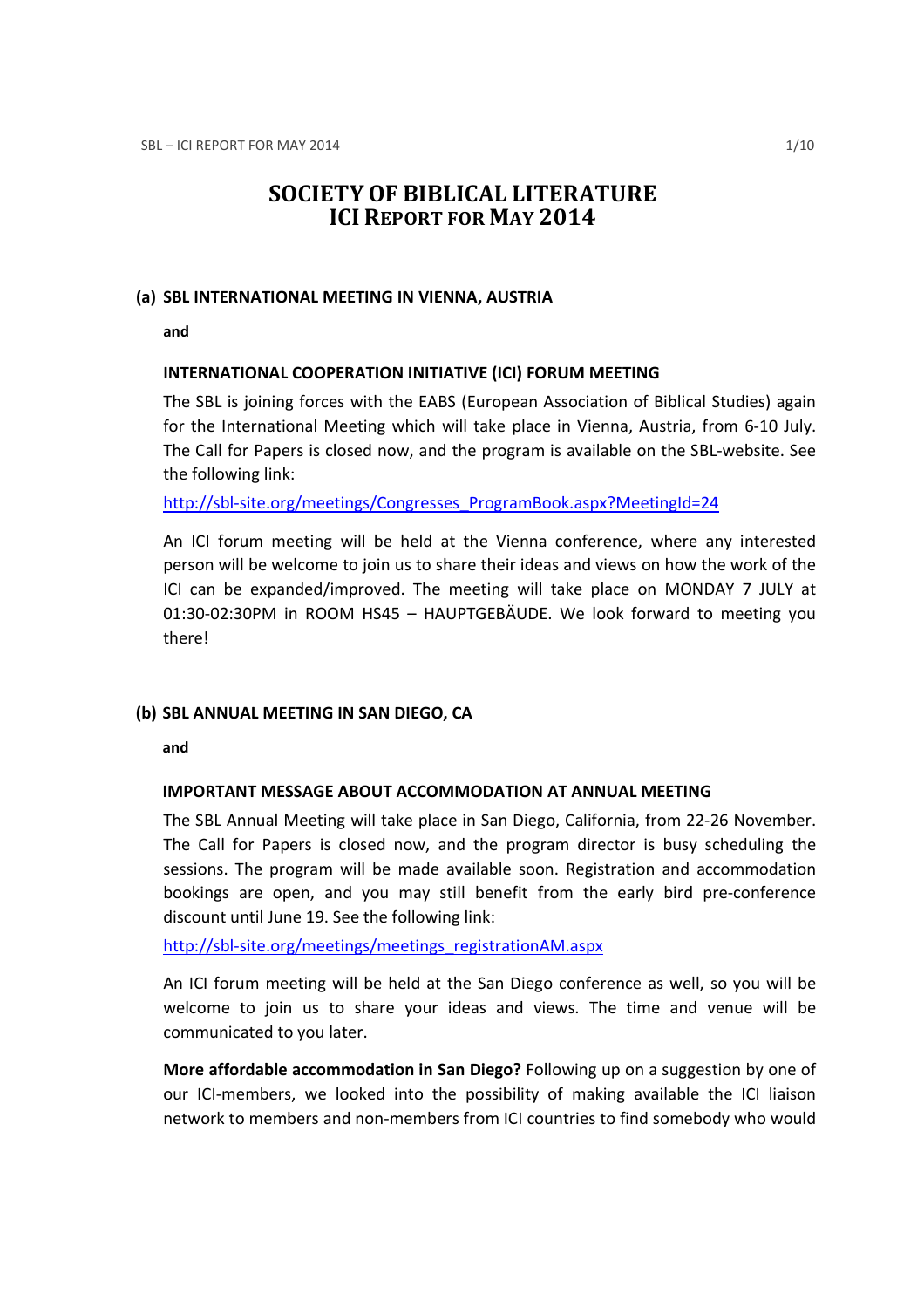be interested in sharing a room in San Diego to make accommodation costs more affordable. We are happy to announce that you may send a message to Tim Langille (tim.langille@gmail.com), our liaison officer who will then distribute your request through the ICI network. Mention in your e-mail from when till when you will need accommodation, your gender, and contact details. Further contact can then be established directly.

#### (c) PUBLICATION IN ANEM/MACO

ANEM/MACO is a series that was established by the SBL at the request of the International Cooperation Initiative (ICI), and which is co-edited by Ehud Ben Zvi and Roxanna Flammini. The series publishes volumes on the Ancient Near East (including ancient Israel) electronically and makes them freely available for download. (Paperback and hardback versions of the volumes are available too, for a reasonable price.) Any work published in ANEM/MACO is freely available in electronic version to anyone in perpetuity. To view the volumes published in the series, please go to http://www.sblsite.org/publications/Books\_ANEmonographs.aspx

#### (d) PUBLICATION IN IVBS

IVBS is a series that was established by the SBL at the request of the International Cooperation Initiative (ICI), and which is co-edited by Monica Melanchthon and Jione Havea. IVBS encourages in particular submissions from scholars in the present seven international regions for which it has editorial boards: Africa, Central and Eastern Europe, Latin America, Middle East-South Asia, Northeast Asia, Pacific, and Southeast Asia. Interregional collaborations are also welcome. IVBS publishes works in English and in any other language for which its editors can find qualified peer reviewers. Any work published in IVBS is freely available to anyone in perpetuity. The series publishes work generally in the area of reception history and criticism. The scope is not limited to any particular biblical text or historical timeframe. The works will mainly be published in English and, wherever possible, also in primary languages of authors. For more information please go to http://ivbs.sbl-site.org/home.aspx. If you would consider publishing your work in this series, feel free to contact one of the two general editors, Monica Melanchthon or Jione Havea.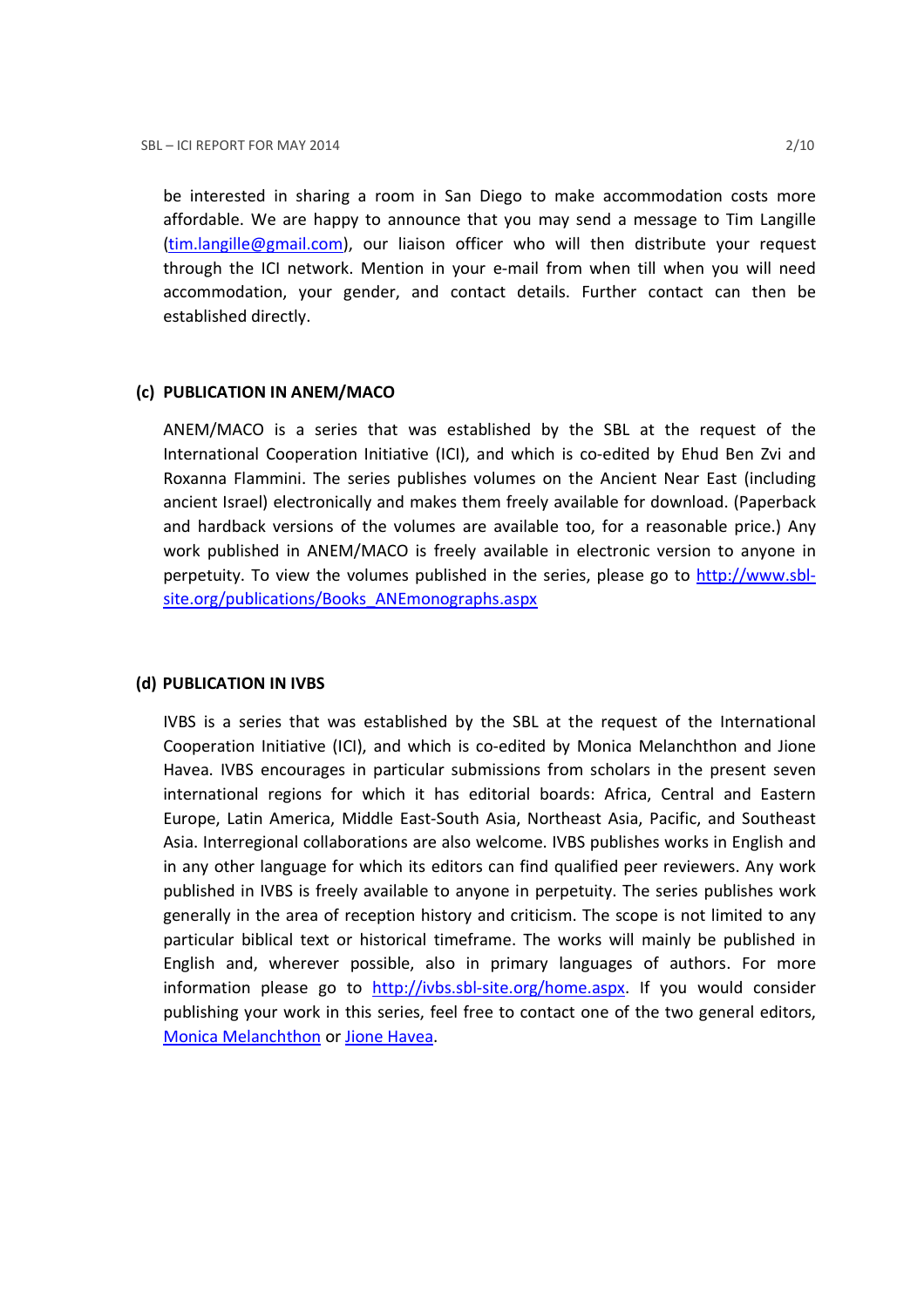#### (e) PUBLICATIONS: ONLINE BOOKS – NEW BOOKS ADDED

(For the full list, please go to http://www.sbl-site.org/publications/Books\_ICIbooks.aspx)

#### John Chrysostom, Homilies on Philippians

Allen, Pauline. John Chrysostom, Homilies on Philippians: Translated with an Introduction and Notes by Pauline Allen. Writings from the Greco-Roman World 36. Atlanta: Society of Biblical Literature, 2013.

This volume offers a translation of sixteen homilies by the most famous preacher in Christian antiquity, John Chrysostom. These homilies on Paul's letter to the Philippians constitute the most comprehensive ancient surviving commentary on the letter in any language. The homilies have a direct and conversational style in which examples from daily life abound: children, the elderly, food, agriculture, seafaring, money, commerce, building, furniture, weather, illness, good health, animals, and slavery. Friendship themes, based on Paul's relationship with the church at Philippi, and Christology also figure largely in these homilies. This volume, with Greek text and English translation on facing pages, situates Chrysostom's homilies on Paul's letter to the Philippians in their historical, homiletical, rhetorical, and liturgical contexts.

### Postcolonialism and the Hebrew Bible

Boer, Roland, ed. Postcolonialism and the Hebrew Bible:The Next Step. Semeia Studies 70. Atlanta: Society of Biblical Literature, 2013.

This volume returns to where initial interest in postcolonial biblical criticism began: the Hebrew Bible. It does so not to celebrate the significant achievements of postcolonial analysis over the last few decades but to ask what the next step might be. In these essays, established and newer scholars, many from the interstices of global scholarship, discuss specific texts, neo/post/colonial situations, and theoretical issues. Moving from the Caribbean to Greenland, from Ezra-Nehemiah to the Gibeonites, this collection seeks out new territory, new questions, and possibly some new answers. The contributors are Roland Boer, Steed Davidson, Richard Horsley, Uriah Y. Kim, Judith McKinlay, Johnny Miles, Althea Spencer-Miller, Leo Perdue, Christina Petterson, Joerg Rieger, and Gerald West.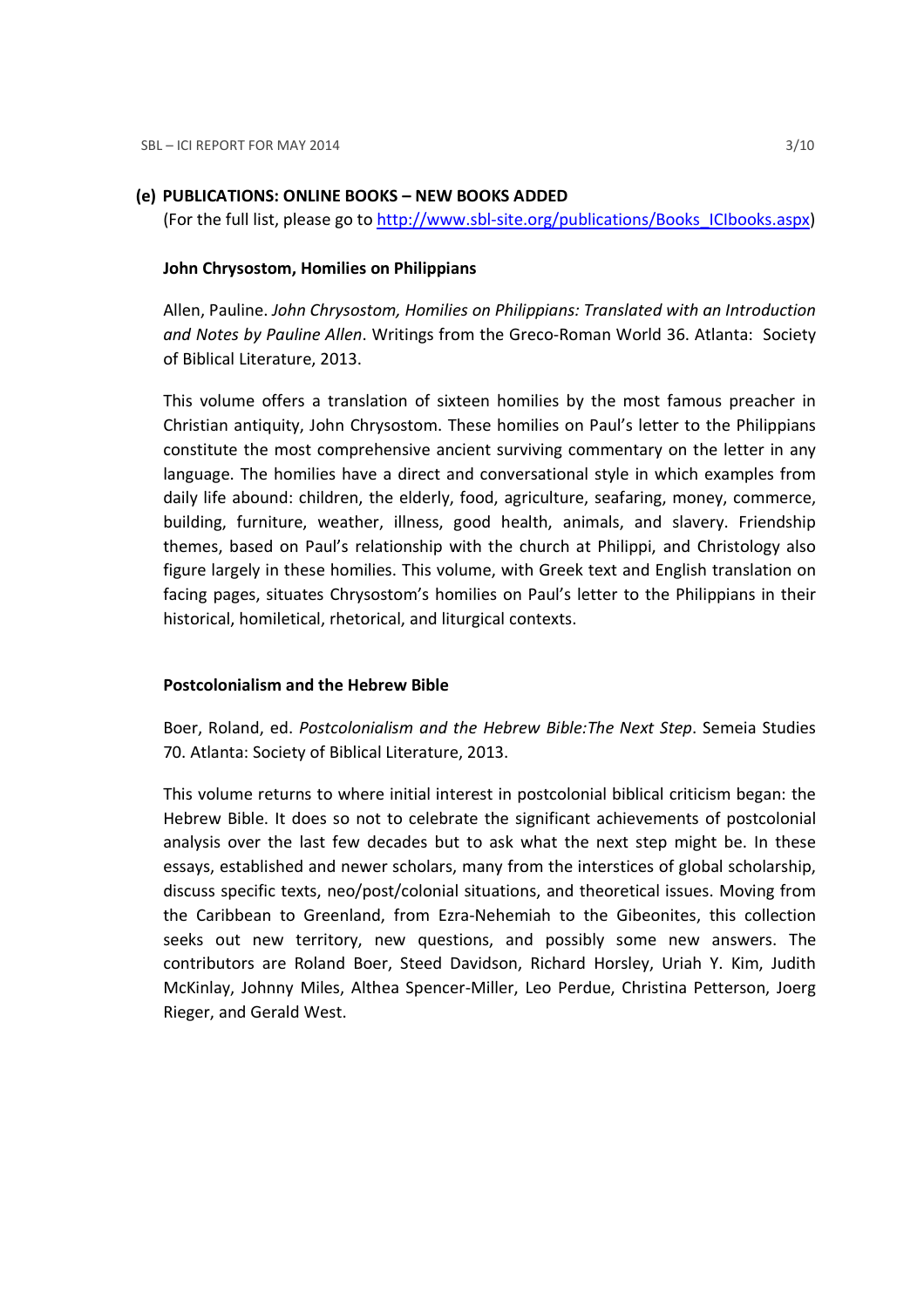#### Jonathan Loved David

Heacock, Anthony. Jonathan Loved David: Manly Love in the Bible and the Hermeneutics of Sex. Bible in the Modern World 22. Sheffield: Sheffield Phoenix Press, 2011.

The relationship between the Hebrew heroes David and Jonathan has caught the attention of popular and scholarly writers alike. Yet there is little agreement about the nature of this relationship that speaks of a love between two men that 'surpasses the love of a man for a woman' (2 Sam. 1.26). Weighing the arguments of scholars including Nissinen, Stone and Zehnder, Heacock produces a meta-critical analysis of the many interpretations of the relationship between David and Jonathan, identifying three dominant readings: the traditional political-theological interpretation, the homoerotic interpretation, and the homosocial interpretation.

After outlining the three interpretive approaches, Heacock considers the evidence cited to support each: namely, themes in the David and Jonathan narrative and related biblical texts, ancient political treaties, laws pertaining to homogenital behaviour in the ancient Mediterranean world, and the heroic tales of the Gilgamesh Epic and Homer's Iliad. By applying recent epistemological shifts in knowledge as developed in the interdisciplinary fields of sexuality studies, queer studies and ancient studies, Heacock emphasizes the inescapability of the modern reader's cultural context when reading the narrative, particularly the influence of modern discourses of sexuality.

Rather than suggest an alternative historical reading, Heacock turns the debate on its head by abandoning claims to historical veracity and embracing the input of the contemporary queer reader. Using queer theory and reader-response criticism, he offers a reading of the relationship between David and Jonathan through the lens of contemporary gay male friendships. This queer reading not only celebrates manly love in its numerous forms, but also adds a self-critical voice to the discussion that exposes the heteronormative assumptions underlying the questions often asked of the narrative.

### Paradoxes of Paradise

Landy, Francis. Paradoxes of Paradise: Identity and Difference in the Song of Songs, Second Edition. Classic Reprints. Sheffield: Sheffield Phoenix Press, 2011.

Rabbi Akiba is famously reported to have said, 'Heaven forbid that any one in Israel ever disputed that the Song of Songs is holy, for the whole world is not worth the day on which the Song of Songs was given to Israel, for all the writings are holy, but the Song of Songs is the Holy of Holies'. This book is an extended elaboration of Rabbi Akiba's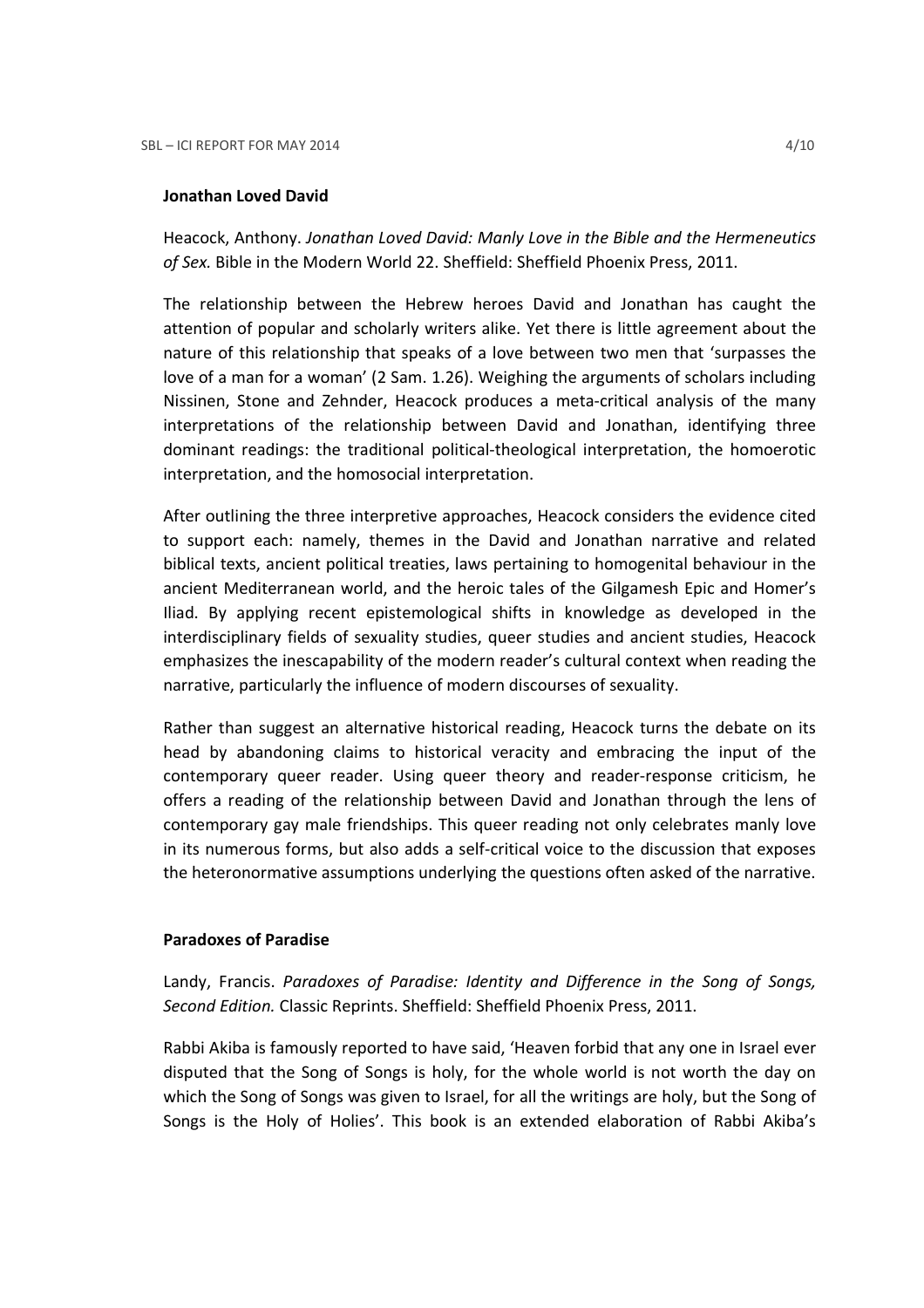statement. It argues that the Song is a Hellenistic composition, drawing on the resources of ancient Near Eastern erotic poetry and characterized by a complex though fragile unity.

Through the metaphors, the lovers progressively see themselves reflected in each other, as well as in the world about them and the poetry of love. The poem celebrates the land of Israel in spring, an ideal humanity, and a perfected language. It culminates in the contestation of love and death, and the assertion that only love survives the exigencies of time.

The pervasive ambiguity of the Song, in which one never quite knows what happens, is related to the ambivalence of beauty, which is closely related to ugliness. Hence the surrealist imagery of the Song verges upon the grotesque and stretches the resources of our imagination. Through a detailed comparison with the Garden of Eden story, Landy argues that the Song is a vision of paradise seen from the outside, through the ironic poetic gaze, in a world potentially hostile or indifferent.

### Drought, Famine, Plague and Pestilence

Robertson, Warren C. Drought, Famine, Plague and Pestilence. Gorgias Biblical Studies 9. Piscataway, NJ: Gorgias Press, 2010.

This interdisciplinary study integrates textual analysis of the Hebrew Bible and comparable ancient Near Eastern material with social theory and archaeology in order to articulate the ancient Israelites' taken-for-granted understandings (doxa) of natural disasters, their intellectual and theological challenges to those understandings, and their intellectual and theological reconstructions thereof. After a survey of textual and archaeological evidence for natural disasters in the ancient Near Eastern and Mediterranean world, Robertson demonstrates that common understandings of them are cast in terms of punishment for covenant infidelity. However, when natural disasters are understood as such, their arbitrary destruction challenges those taken-for-granted assumptions. The clash between cognitive expectation and experiential reality produces cognitive dissonance. Responses, then, come in the attempt to return to cognitive, if not social, stability.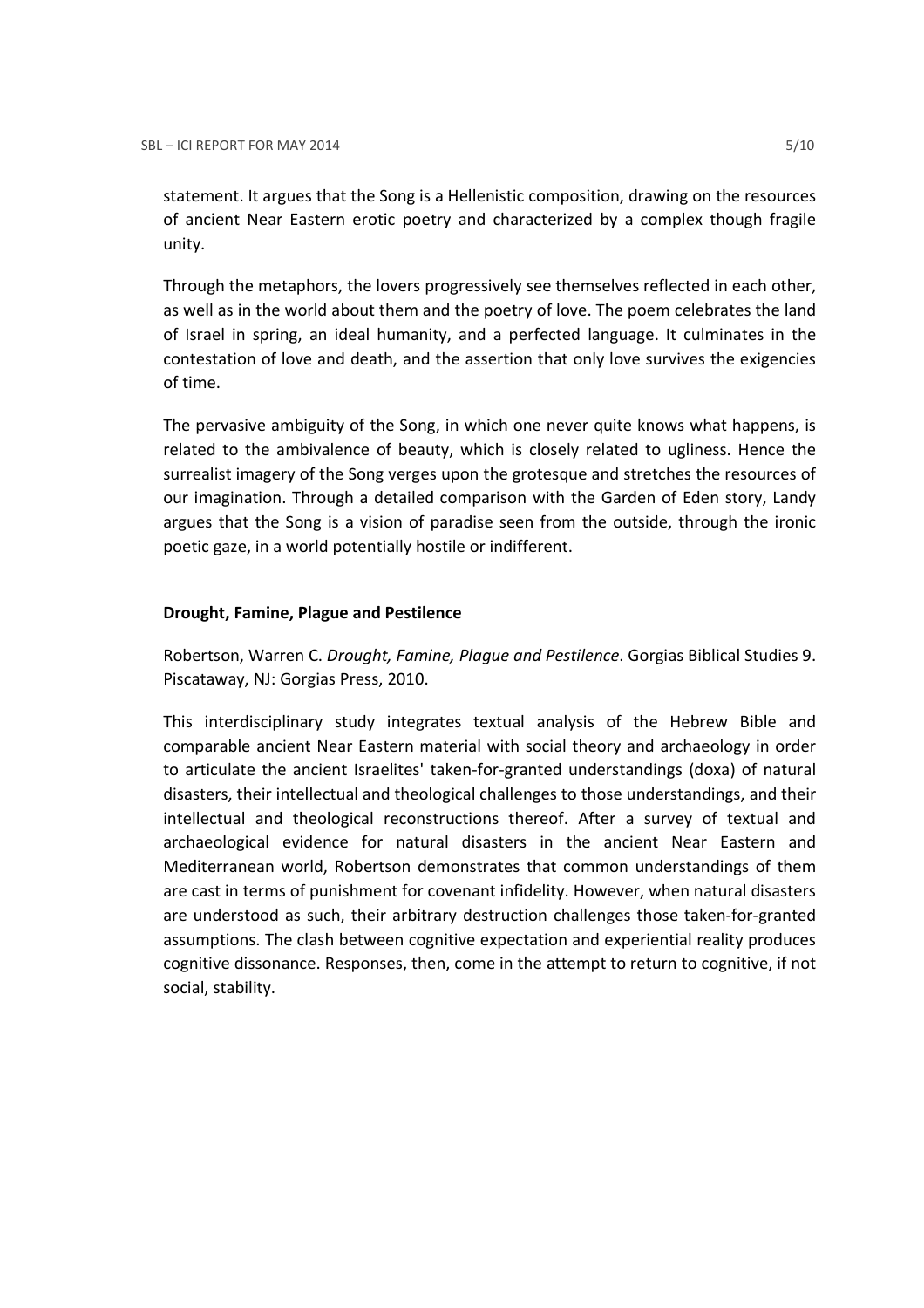#### The Kingdoms of Israel and Judah in the Eighth and Seventh Centuries B.C.E.

Schoors, Antoon. The Kingdoms of Israel and Judah in the Eighth and Seventh Centuries B.C.E. Translated by Michael Lesley. Biblical Encyclopedia 5. Atlanta: Society of Biblical Literature, 2013.

The period of Assyrian domination over Israel and Judah (ca. 750–650 b.c.e.) can be reconstructed with reasonable accuracy. For example, both biblical and extrabiblical records indicate that the northern kingdom (Israel) came to an end in 722 with the fall of Samaria, while several decades later Jerusalem, capital of the southern kingdom (Judah), narrowly escaped being taken by Sennacherib. The first half of the seventh century was dominated by Manasseh in Judah, who not only served his overlords the Assyrians but also practiced a bloody form of despotism. With regard to biblical literature, the eighth century was the period of Israel's first great literary prophets: Amos, Hosea, Isaiah, and Micah. Other important texts, such as the Book of the Covenant, the early stories about the kings, the early forms of the patriarchal narratives in Genesis, and collections of proverbs, were either created or underwent profound editorial shaping during this time. This volume surveys the history of this formative period and presents a critical study of the biblical literature that originated within this historical context, as well as theological conclusions that readers may draw from these texts.

# (f) EVENTS

The SBL maintains a significant list of events taking place anywhere in the globe. For the full list please go to http://www.sbl-site.org/meetings/events.aspx

A selection of events is listed below—mainly those taking place in ICI regions.

Please provide information on conferences in your region, including calls for papers, to Sharon Johnson at sharon.johnson@sbl-site.org.

### May 31, 2014

### Call for Papers Deadline: Biblical Exegesis between East and West

Review of Ecumenical Studies issue 3/2014 invites authors of various confessions to discuss the differences and similarities in the field of Biblical studies and to illustrate the extent to which they have mutually learned from one another. How can an Orthodox Bible scholar employ the historical-critical method? What could a Protestant theologian learn from the Orthodox Biblical exegesis? Is there an Orthodox Biblical exegesis at all?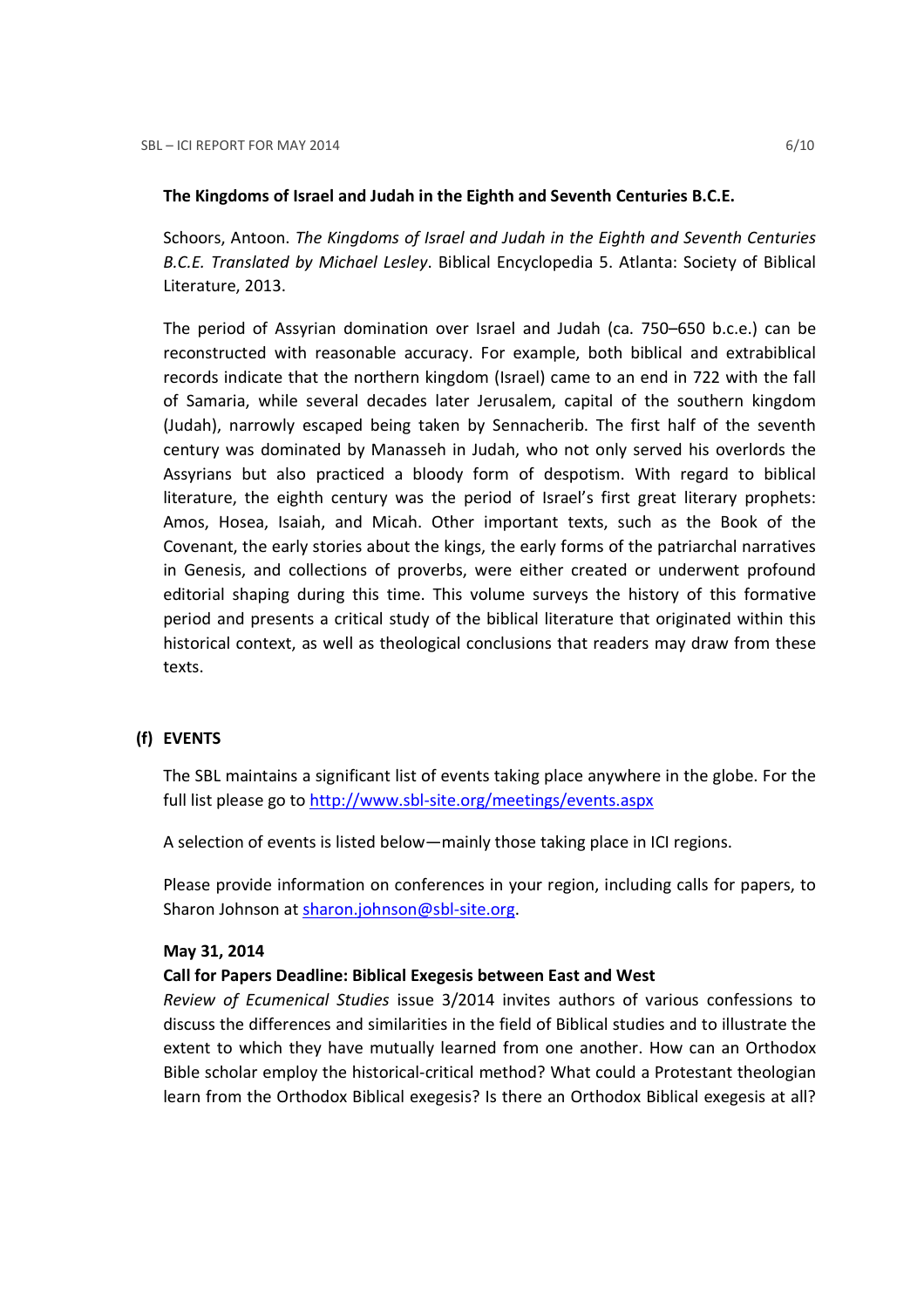What would be its characteristics and what is the opinion of the rather critical Bible scholars on this approach? More information

#### June 16, 2014

#### MATS 2014, Call for Papers Deadline

The biennial conference of the Melanesian Association of Theological Schools will be held at the Christian Leaders' Training College, Mt. Hagen, Papua New Guinea, from 7- 11 July 2014. The conference theme, Gospel Responses to Vital Issues Facing the Melanesian World in the 21st Century: Biblical, Theological, Missiological, allows for a wide range of papers addressing church, government, and globalization issues, as well as social, cultural, and moral concerns in Melanesia. Persons who hold or are undertaking a postgraduate degree in a theology-related field are invited to present 30 minute papers that will be followed by 15 minutes of questions from the audience. Papers on the theme are preferred but others will be accepted. Send abstracts of 250 words by email (as Word attachments) to Dr. Doug Hanson at graduate\_studies@cltc.ac.pg and douglas.david.hanson@gmail.com or call (675) 73565595.

# June 22-25, 2014

### Meeting of Society of Asian Biblical Studies (SABS)

The next meeting of the SABS will be held from the 22nd to the 25th of June 2014 (arrival 22nd and departure 26th) in Chiang Mai, Thailand. The meeting is jointly hosted by the Church of Christ in Thailand and the McGilvary College of Divinity, Payap University. The theme of the conference is "Violence in the Human and Earth Community—Asian Biblical Response." For more information regarding this conference go to http://www.sabs-site.com/. Please write to the Secretary for any queries.

### July 1-4, 2014

### Meeting of the Society of Indonesian Biblical Scholars (ISBI)

The next meeting of the ISBI will be held from the 1-4 July 2014 in Manado, North Celebes. The meeting is jointly hosted by STAKN Manado and STFK Pineleng. The theme of the conference is "Monotheism in Bible and Local Religions." For more information regarding this conference please write to ISBI's President Rev Agus Santoso or via ICI liaison Martin Harun.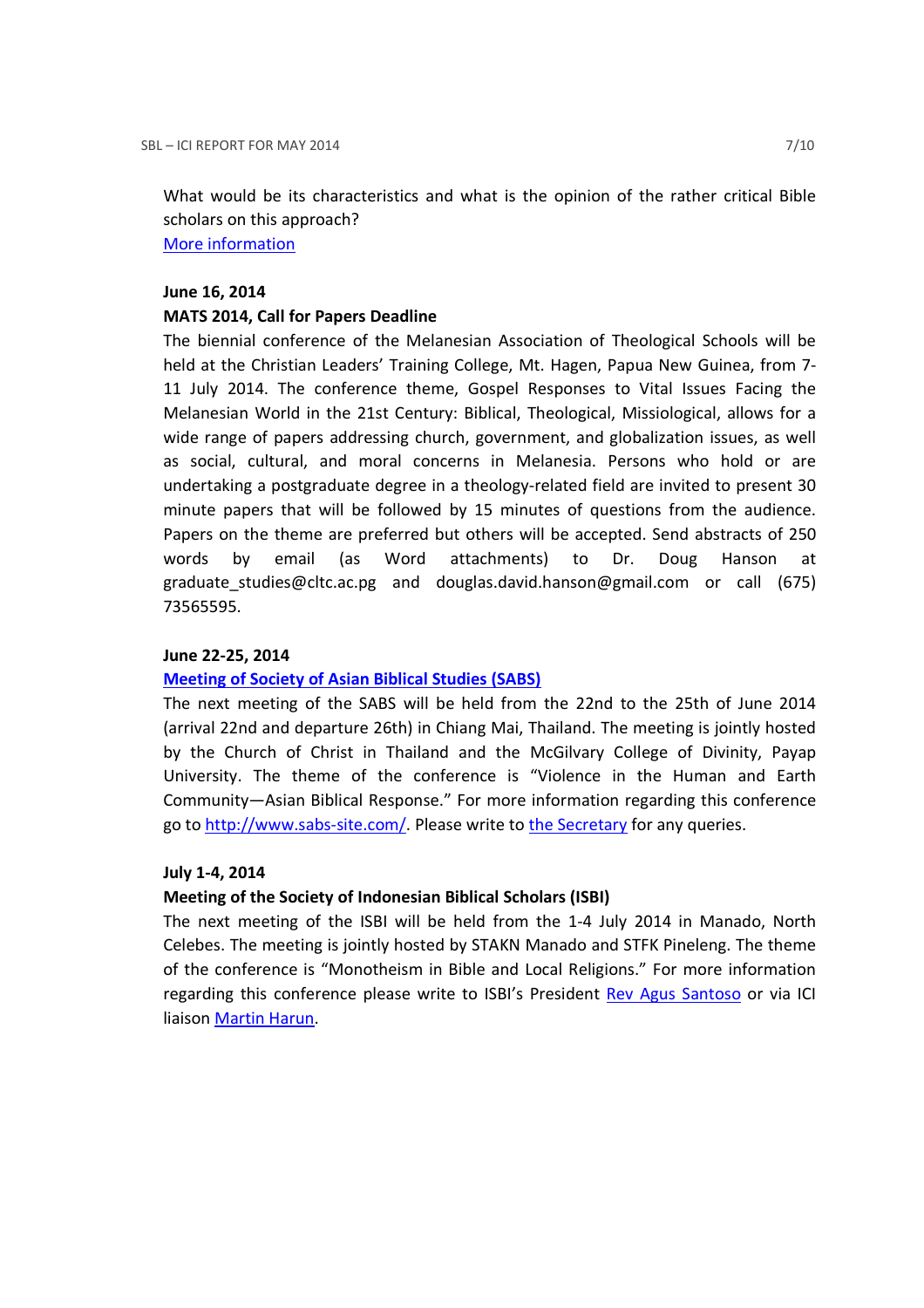#### July 6-10, 2014

#### SBL International Meeting &

#### European Association of Biblical Studies Meeting

To be held in Vienna. Call for papers is closed now. Registration is now open. See information above.

#### October 9-10, 2014

# International Theological Conference "The Knowledge of God: East and West. Dogmatic and Spiritual Dimensions"

Keynote Speakers: Andrew Louth, Durham University and Robin Darling Young, The Catholic University of America

The Christian Churches in the West and East have been seeking new approaches to interpreting the nature of the knowledge of God to reengage the reciprocal relation between theology and spirituality and to balance theological academic education with missionary practices of evangelization of the Church. It is commonly believed that the depth of the knowledge of God is found in the living experience of communicating with God. But how are we to articulate it theologically and implement it practically in the face of secularist challenges of the postmodern era? This conference proposes to become a theological forum, in which we will discuss different ways to attain the knowledge of God in the context of secularization and globalization.

Conference Focus: The Conference intends to be a theological forum for Orthodox, Roman Catholic, Ukrainian Greek Catholic and Protestant theologians to discuss different approaches to the "knowledge of God" based on Western and Eastern traditions.

Conference Details: The Conference will take place on October 9-10, 2014, at the Faculty of Philosophy and Theology of the Ukrainian Catholic University, L'viv, Khutorivka St. 35a. It will have plenary sessions in the morning and three thematic sessions in the afternoon: (i) Dogmatic Foundations of the Knowledge of God; (ii) Church Fathers on the Knowledge of God; (iii) Spiritual Life, Askesis, and the Knowledge of God.

Submit your proposal in Ukrainian, Russian, Polish and English. Participants interested in submitting a proposal and presenting at conference in Ukrainian, Russian, Polish or English may submit their proposals (see the form below) until June 30, 2014 to the following email address: theologia@ucu.edu.ua

Full texts in a form of articles will be considered for publication.

The organizers will pay for food, accommodation and publications.

Conference sessions will be held at the Faculty of Philosophy and Theology (Khutorivka St 35a, Lviv, Ukraine) with lodging at the University Residence Building (Kozelnytska St 2A, Lviv, http://studyukrainian.org.ua/en/about-lviv/accommodation\_in\_lviv).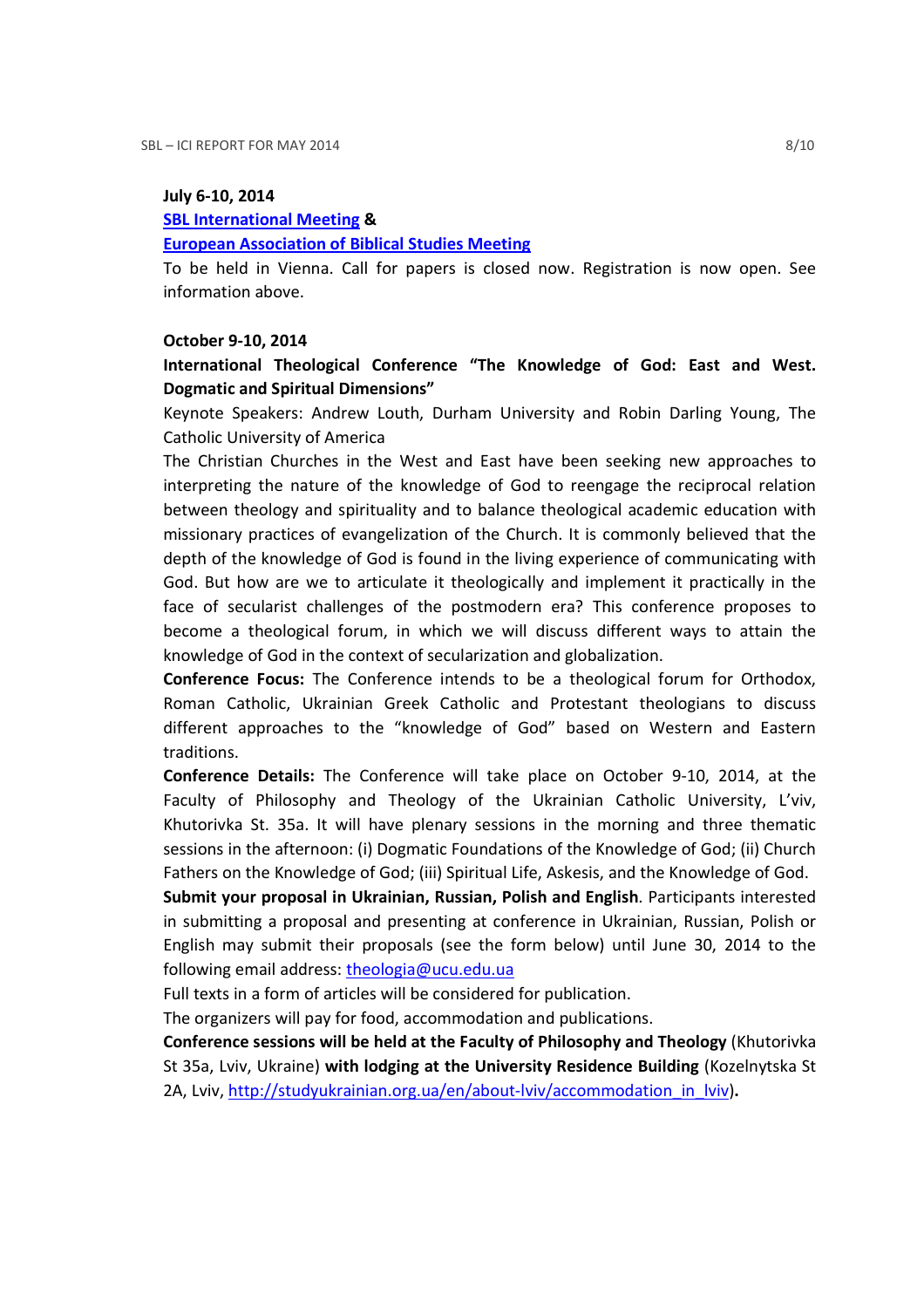The participants will pay for transportation (the organizers will arrange individual pick ups from the Lviv airport LWO for free).

Registration fee: 100 USD or 80 Euros (payable in cash at the registration desk in Lviv) For further information please visit us at http://www.theologia.ucu.edu.ua/kontakty, email: theologia@ucu.edu.ua, or call + 38 032 240 99 55.

#### Submission Form

http://theologia.ucu.edu.ua/en/component/content/article/7-anonsy/345 mizhnarodna-naukova-bogoslovska-konferencija-qbogopiznannja-shid-zahiddogmatychni-ta-duhovni-vymiryq

### November22-25, 2014

# SBL Annual Meeting

The SBL Annual Meeting is the largest gathering of biblical scholars in the world. Each meeting showcases the latest in biblical research, fosters collegial contacts, advances research, and focuses on issues of the profession. The Annual Meeting will be held in San Diego, California. (See note above about accommodation sharing.)

# (g) SBL EDUCATIONAL RESOURCES FREELY AVAILABLE

There are links to numerous educational resources on the SBL website. The following are freely available: (i) Resources on Teaching the Bible; (ii) Freely downloadable Hebrew, Greek and Transliteration fonts (amongst others); (iii) Resources on Bible translations and commentaries; and (iv) Research tool resources. See http://sbl-site.org/educational/default.aspx

See also the following message from Executive Director of SBL, dr John Kutsko:

 "Texts lie at the heart of biblical studies and the related fields its members research and teach. It is with this core interest in mind that the Society of Biblical Literature has launched a web page providing resources for text-critical research, writing, and collaboration. Please visit Texts and Resources, which you can also find under the Educational Resources navigation button on the left column of the SBL home page. At its launch, this web page showcases the decades-long commitment of the German Bible Society/Deutsche Bibelgesellschaft (GBS), which has produced the staples that have nourished generations of biblical scholars and translators. On this web page, members who log in will find the reading text (the upper text without critical apparatus) of four GBS editions available in several file formats, including downloadable PDFs and texts viewable via a GBS online platform:

- Biblia Hebraica Stuttgartensia, 5th revised edition
- Septuaginta, edited by Alfred Rahlfs, 2nd revised edition